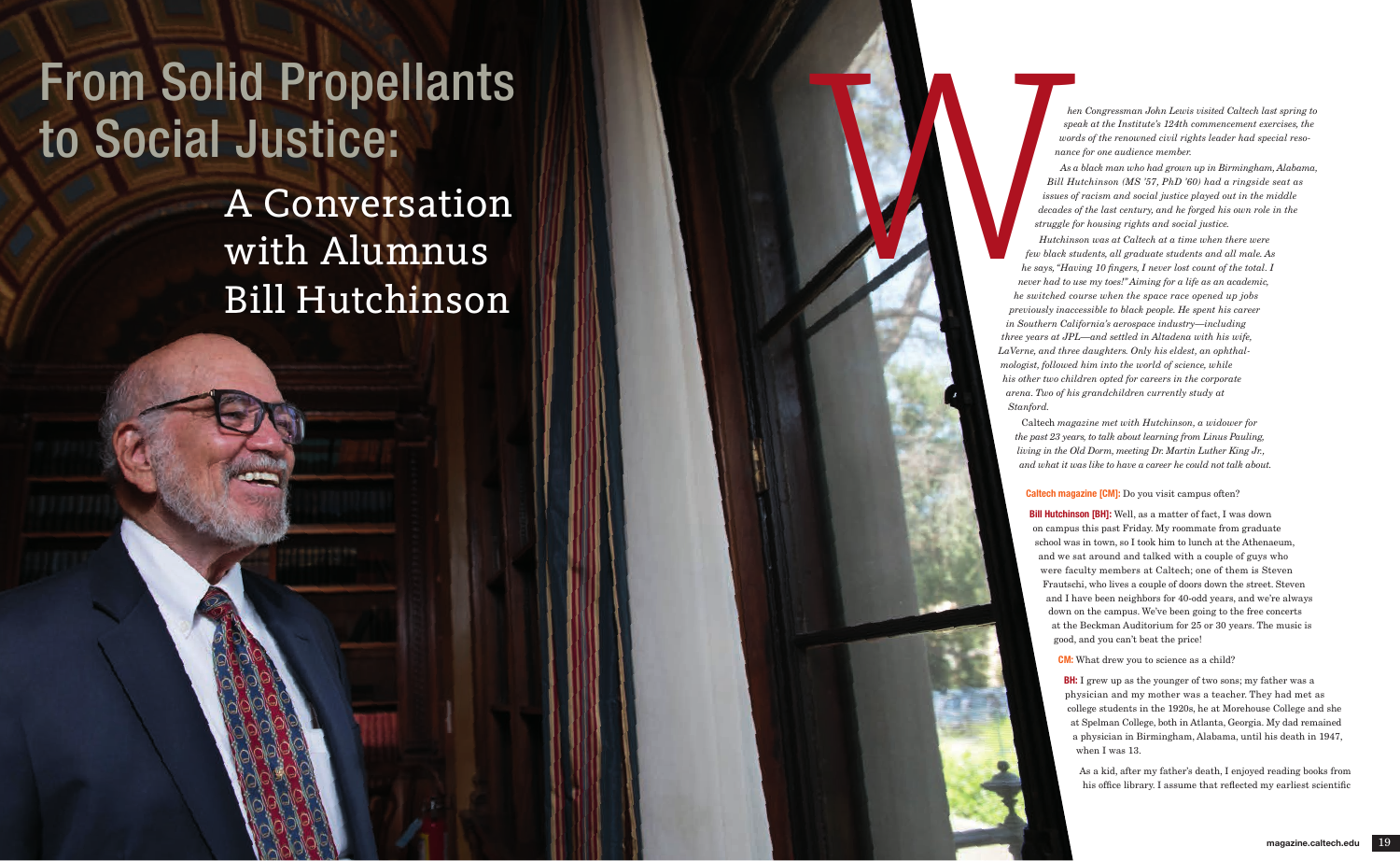eventually found out that the fellow was James Bonner, professor of biology.

One strange surprise was my discovery of the mountains above Pasadena one day after the smog cleared. I think this was after my second week in Pasadena. The smog was terrible back then. You'd go out in the afternoon and people were burning trash in their yards, and your eyes would tear up from the exhaust gases the cars were exuding.

**BH:** I was impressed first by my fellow students. They were from all over! Living in the Old Dorm, it was like a United Nations. There were people from all over the world.

CM: Who most influenced you at Caltech?

**BH:** I identified which of the two polypeptide chains of the sickle cell hemoglobin molecule contains the amino acid substitution that leads to the clinical

Once I began a research effort, my friendships and interactions centered around Jerry Vinograd, the professor who headed the group I worked in and with whom I developed a good relationship, and the others in the group. And of course, there was Linus Pauling, who had always impressed and influenced me.

> **BH:** I thought his feet hardly touched the ground when he walked! There's

CM: What was the subject of your PhD research?

manifestations of sickle cell disease. I had chosen to work on sickle cell anemia because I had a cousin who had the disease. In fact, I encouraged him to come to California just so I could have him around and he could be involved as I did the work. I used a lot of his red blood cells in my research, and by the time he got married, we had developed a test to determine whether or not a baby would develop sickle cell anemia at birth. His first child was the first

person we ever did that test on.

CM: Was it intimidating to be in the presence of luminaries like Linus Pauling?

one funny story I can tell about Linus Pauling. This was after I completed the experimental work for my PhD and had begun to write my thesis. One day, I walked into a hardware store on Colorado Boulevard up from the campus, and there's Linus Pauling buying some chains. I recognized him, and I don't know what possessed me,

**BH:** I had thought that I'd get a PhD and go to teach at some college down south. The launching of Sputnik by Russia in 1957, and the ensuing space race, changed ev-



but I walked up to him and said, "Hi, Dr. Pauling. I'm just wondering, why are you buying chains?" And he said, "Well, young man, some of my associates have done some very interesting work, and I'm going to use the chains to talk about it on cable television tonight." And I said, "Well, what work is that?" He proceeded to tell me about

the work ... and it turned out to be my PhD thesis work! I was so intimidated and fascinated by his explanation of my work that I never acknowledged that he was talking about my work.

CM: You were at Caltech when Dr. Martin Luther King Jr. visited campus in 1958. Do you have any memories of that visit?

BH: King earned his PhD from Boston University in 1955, the same year I completed my undergraduate work at Morehouse. While I was at Morehouse, the faculty would often discuss Morehouse alums like MLK [who had earned his bach-

**BH:** My racially ambiguous appearance has often protected me from racial discrimination, though I have experienced overt racism when my race was realized. Because of that, I fought and won an important legal precedent against

elor's degree at the Atlanta college] who were studying for advanced degrees throughout the country as a way to inspire us to continue our studies. So, I was familiar with King before he became well known and visited Caltech.

**BH:** There were several reasons: I had earned my undergraduate degree in chemistry and mathematics from Morehouse in 1955, and my major professor there suggested I apply for a fellowship that he had seen published for graduate study at Caltech. I had been intrigued by the May 16, 1955, *Time* magazine cover story about Caltech's then-president Lee DuBridge, and I wanted to study where Linus Pauling, a recent Nobel Prize winner, taught. In the end, I was awarded the fellowship for which I had applied.

> After his public talk at Caltech, King met with a small group of students for an informal session; I was one of those students. I raised my hand and asked him, "When are you going to take your movement to Birmingham, Alabama?" I told him that, having grown up there, I was concerned about what Negroes were subjected to there. I told him about the blatant racism, rampant police brutality, and the bombing of the homes of blacks by racists. I added that the police took no actions to find and convict those responsible for the bombings. After hearing my plea, King said that he would take his movement to Birmingham "when the time was right." That time came in 1963. The Birmingham visit culminated in the bombing of the 16th Street Baptist Church on September 15, resulting in the killing of four girls attending Sunday school. That was my family's church. My grandfather was actually the superintendent of the Sunday school back in the '20s and the '30s. When my mother died in 1997, my brother and I donated our family home to the church.

CM: How did your career take off after your time at Caltech?

> erything. Job opportunities until then unavailable to blacks suddenly appeared in the new aerospace industry. I worked in areas bearing little relation to the chemistry of my graduate studies. First, I took a job at Aerojet General in Azusa, California, developing solid propellants for the Polaris missile. Then I moved to JPL, where I studied the mechanical properties of polymers used as binders for solid propellants. From JPL, I went to McDonnell Douglas, where I studied and analyzed the effects of nuclear weapons on rocket propulsion systems and developed techniques to harden such

systems to enable them to fly through a nuclear environment to deliver their payloads. After that, I went to the Rocketdyne division of Rockwell International in Canoga Park, California, to develop high-energy lasers for applications as weapons.

After my first two or three years in the industry, my work was pretty much all classified. I don't even know if I can talk about it now. There's nothing like doing something really interesting that you can't tell anybody about. We frequently ended up going to places that were very much off the beaten track. I often think how my wife would have been surprised if something had happened to me on one of those days and I had gotten injured. She'd have wondered, "What in the world is he doing there?" When I came home from work, I just never mentioned where I'd been. That's just one strange aspect of the work that I did.

CM: How have racism and discrimination affected you?

interests. I was also competitive with my brother as I followed him through school. Now deceased, he became a very successful cardiovascular and thoracic surgeon.

CM: Why did you come to Caltech to pursue your graduate studies?

CM: Tell us about arriving at Caltech. Were there any surprises?

BH: It was the first time I'd ever flown on a plane. When I landed at the L.A. airport, I ended up catching a bus and transferring several times. Finally, I got to Pasadena— I think the bus let me out on the corner of California and Lake. So I walked over to campus with my suitcase, looking for the Old Dorm, where I was supposed to stay.

> By that time, it was so late everything was closed. I was wandering around wondering where I would sleep. I was so tired I started looking at piles of leaves on the ground! I ran into a fellow who arranged for me to stay that night in the loggia [the upper-level outdoor sleeping porch] at the Athenaeum, which was quite an experience. It was a chilly night in September, but it was salvation to me. I

 Hutchinson was a guest at the luncheon held for Rep. John Lewis after the U.S. congressman's speech at Caltech's June 15, 2018, commencement.

"One day, I walked into a hardware store on Colorado Boulevard … and there's Linus Pauling buying some chains. … I don't know what possessed me, but I walked up to him and said, 'Hi, Dr. Pauling. I'm just wondering, why are you buying chains?'"